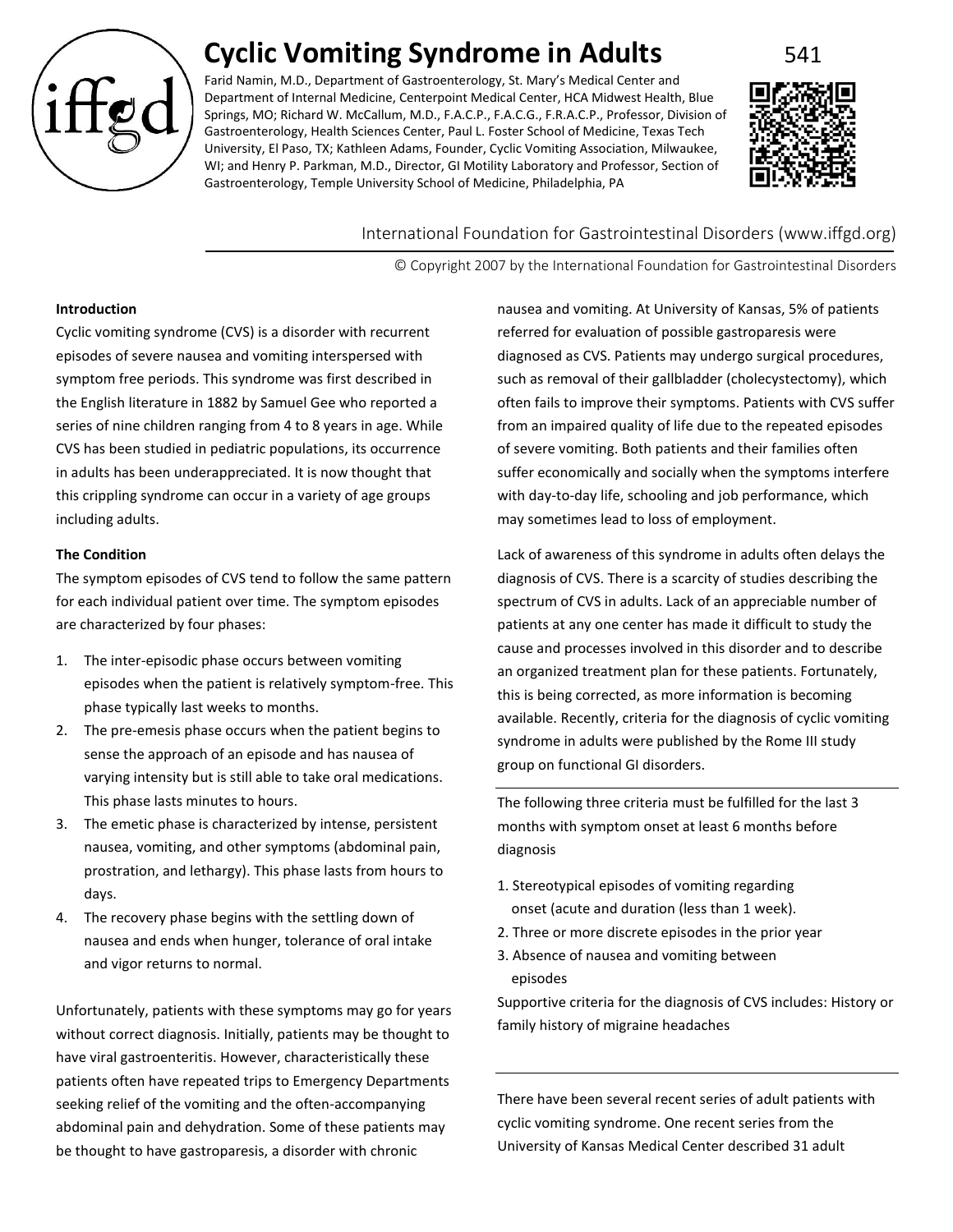patients with CVS. Data collected from these patients provides insight into the clinical, psychological, and motility characteristics of CVS in adults. The most uniform feature of the patients in this series was the stereotypical nature of the nausea, vomiting, and abdominal pain with intermittent symptom free periods. These characteristics are similar to the pediatric experience, although the abdominal pain appears to be more pronounced in the adult patients than in pediatric patients. The ages of patients ranged from 18 to 62 years, indicating that many characteristics of CVS are similar irrespective of age of the patient.

## **Associated Conditions**

Migraine headache is reported to occur in many patients with CVS. A family history of migraine is also prevalent among CVS patients suggesting that CVS may be part of the spectrum of certain inherited disorders. Genetic mutations have been found that are associated with recurrent episodes of vomiting as well as migraine. Other conditions observed to coexist with migraine include mood disorders, panic disorder, and irritable bowel syndrome.

Depression and anxiety can be common findings in the patients, although it is difficult to distinguish whether these psychological disorders are a contributing factor, or the result of what can certainly be a stressful and mood depressing syndrome. One may also see a resemblance to panic disorder when patients are affected with unpredictable but stereotypic symptoms.

Marijuana use has also been proposed as a contributing factor in CVS. A large number (13 of 31) of the patients in the Kansas series reported daily marijuana use. During follow-up, 2 patients confirmed resolution of their symptom cycles after they completely quit using marijuana. However, 7 patients claimed that marijuana was actually improving their nausea symptoms. It is difficult to draw conclusions at this time about the role of marijuana. Marijuana has been shown to delay gastric emptying of a solid meal and repeated inhibition of gastric emptying with marijuana use could pre-dispose a patient to nausea and vomiting.

#### **Pathophysiology of CVS**

The cause of CVS is not known. However, important advances are being made in the clinical understanding of this disorder which may open the way for new treatments. Investigations have focused on an underlying disturbance of stomach function in CVS. Additionally, investigation is underway evaluating abnormalities of brain-gut axis in CVS. Current

research involves several other areas. Genetic studies suggest a mitochondrial component in the pathogenesis of migraine and CVS with a maternal inheritance pattern. Hormonal abnormalities have been identified involving the hypothalamic pituitary system adrenal system (HPA axis), and more recently, corticotropin-releasing factor (CRF).

There have been several studies on stomach function in CVS. Twenty-three of 30 patients (77%) in the Kansas series that underwent gastric emptying tests using a low fat meal were found to have rapid emptying mimicking a "dumping syndrome" disorder. Dumping syndrome happens when undigested food from the stomach fills the upper end of the small intestine too quickly causing nausea, abdominal pain, and other symptoms. Interestingly, one patient with rapid gastric emptying in between the vomiting episodes was found to have delayed gastric emptying during a symptomatic period. Rapid emptying was also observed in 17 out of 21 (81%) adults with CVS in another study.

Gastric nerve function was assessed in 11 patients of the Kansas series using electrogastrography (EGG), a test which measures the electrical signals that control the contractions in the muscles of the stomach. Seven out of 11 (64%) demonstrated an abnormal EGG. The major electrical abnormality was a particular abnormal rhythm (tachygastria) thought to be increased during occurrences of nausea and vomiting. These data on gastric emptying and nerve function in the muscles within the stomach emphasize a possible role for the stomach in CVS and emphasizes the role of brain-gut pathways.

#### **Treatment**

Treatment of cyclic vomiting syndrome remains largely empiric because of its obscure pathogenesis and the lack of controlled therapeutic trials. In general, the treatment approach to a patient with CVS should include consideration of lifestyle changes including avoidance of potential triggering factors, prophylactic drug therapy to prevent subsequent episodes, abortive and/or supportive care treatment during acute episodes, and support of the family.

Medication treatment for patients with CVS is often divided into acute treatment of the vomiting episodes and chronic treatment to try to prevent the episodes. There is a lack of data on the outcomes of patients, particularly adult patients with CVS, to different types of treatment.

A variety of agents are often tried to reduce the nausea and vomiting during the vomiting phase. Antiemetic agents can